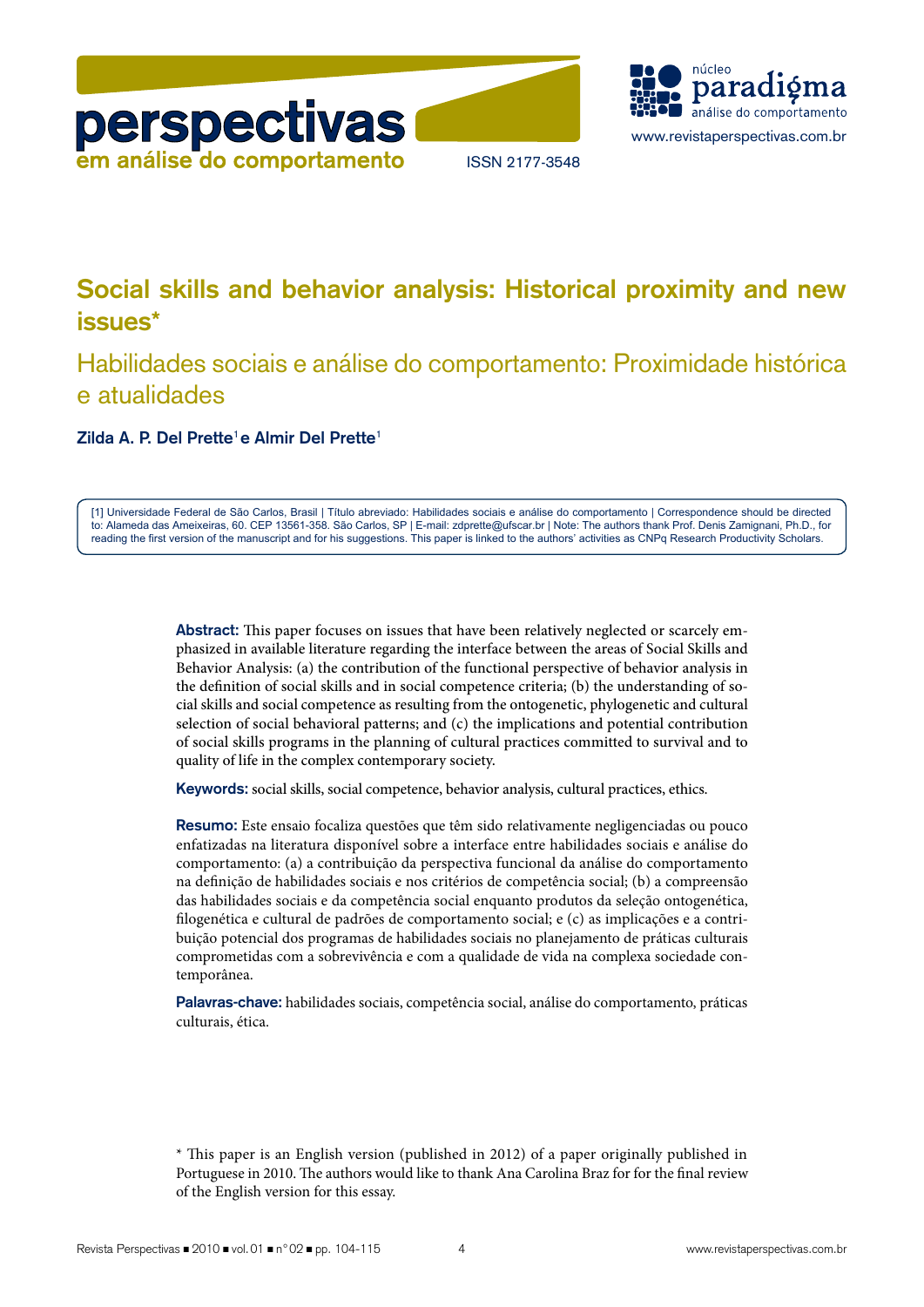The contribution of different approaches to the constitution of the theoretical and practical field of social skills (SS) brought about its multifaceted characteristic, in which cognitive and behavioral approaches prevail. For some scholars (McFall, 1982; Hargie, Saunders & Dickson, 1994; Trower, 1995), this field lacks for an integrative theory that not only reviews the various different explanatory constructs, but, above all, integrates them in a systematic manner, in order to better coordinate the phenomena that are reported, such as social skills, social interaction and interpersonal communication. Until this occurs, one has to analyze, define and delineate the different approaches to this field of study and application of psychological knowledge.

The relations between the behavioral analytic approach (BA) and the social skills training field (SST) shape a historical interface, related to the production and application of knowledge concerning social behavior. By understanding that one can not be reduced to the other, it is important to consider, on the one hand, that BA is a philosophical, scientific and applied approach that goes beyond the realm of social behavior; and, on the other hand, that SST is focused on a specific behavior, the social one, but is constituted by different theoretical approaches, in addition to the operant formulations. The knowledge and resources produced through both fields are of interest to psychological practice in different contexts (such as therapy, education, health, labor). According to O'Donohue and Krasner (1995), "the social skills approach is one of the major developments in the history of the behavioral model"(p. 4), significantly contributing to the development of behavioral therapy, and regarded as an adjunct to and even an effective alternative to psychotherapy. By reporting Phillips (1985), these authors value the SST movement, since it situates change and development in a social matrix, highlighting the interactive nature of exchanges between the individual and the environment, as with all behavioral research and conceptualization.

Generally, publications that deal with social skills from the BA perspective are restricted to the description and evaluation of intervention programs, highlighting their learning principles and operant techniques (Maag, 2006; McIntyre, Gresham, DiGennaro & Reed, 2007), but without carefully examining the conceptual background of social skills and the assumptions underlying social skills programs. Among publications dealing with theoretical issues, some focused on a cognitive or social cognitive perspective (Caballo, Irurtia & Salazar, 2009; RíosPérez, 2000; Oláz, 2009; Saldanha, Del Prette & Del Prette, 2002), and others on a behavioral approach to social skills (Bolsoni-Silva, 2001; Del Prette & Del Prette, 2009; Gresham, 2009;) with some focusing specifically the assertiveness (Marchezini-Cunha, 2004) and empathy (Garcia-Serpa, Meyer & Del Prette, 2006, Vettorazzi et al., 2005), from a BA perspective

The studies mentioned here do not exhaust the possibilities of analysis, but expose the complexity of the SST field, in which one can identify at least three dilemmas. The first refers to the supposition that social skills are adaptive social behaviors, as opposed to the notion that, in addition, in most cases, social skills should also be considered as resources to alter social environments. In this sense, it is important to highlight, for example, the role assertiveness and group conduction skills play in the leadership of social movements (Del Prette & Del Prette, 2003). The second dilemma counters the use of the term *social skills*, as a phenomenon - like, for example, domestic violence –, to the concept of social skills as an analytic category that guides both research and practice in the particular field of SST. The third dilemma is between SST as a method or intervention technique, adaptable to the theoretical perspective of the professional, in opposition to an eclectic vision that allows one to gather procedures derived from different theoretical frameworks.

Not intending to convey any form of referral or justification in favor of one or another alternative described for the previously mentioned dilemmas, this essay focuses on issues that have been relatively neglected or have scarcely been emphasized in available studies on the interface between SST and BA such as: (a) the contribution of the functional and contextualist perspective of BA to the definition of social skills and social competence criteria; (b) the understanding of social skills and social competence in the ontogenetic, phylogenetic and cultural selection processes of social behavior patterns; and (c) the resulting implications of (a) and (b) in considering the potential contribution of SST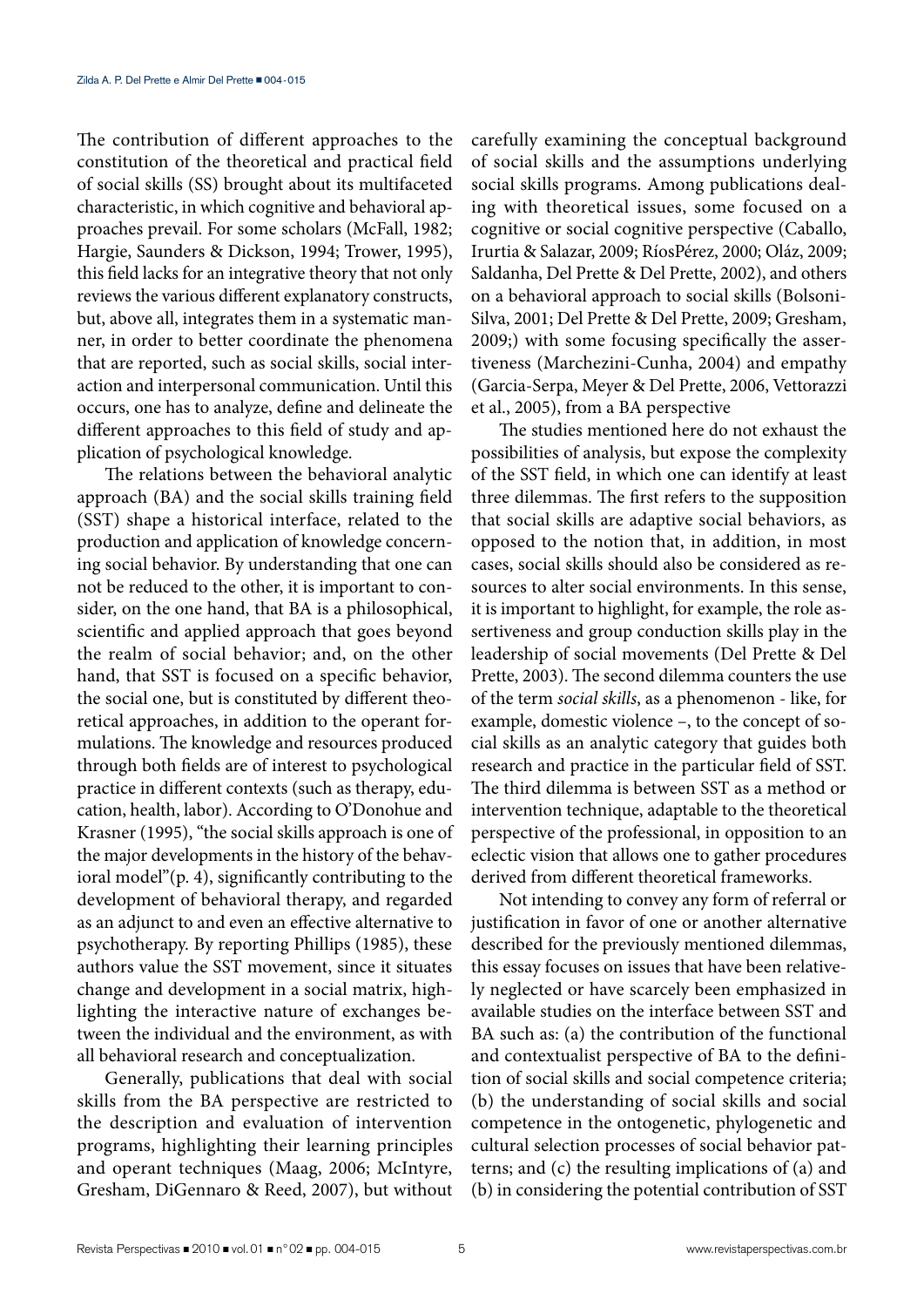programs in devising cultural practices committed to survival and quality of life in the complex contemporary society.

## A functional, contextualist definition of social skills and social competence

Argyle (1967/1994), one of the pioneers in the investigation of social skills, originally conceptualized social skills analogously with the motor skills involved in the man-machine interaction, nevertheless acknowledging their differences. Concerning the relationship between people, the term *interaction* became complemented by *social*, in that it stands apart from any other exchange process between the individual and the environment. A second difference was related to behavioral variability, which would be greater in the interaction between people, as compared to any motor performance, like driving a vehicle, walking, running or drawing and so on. In order to explain the process of interaction between people, Argyle (1967/1994) resorted to BA notions and concepts, like the principles of reinforcement and punishment for example, and to others that were based on a cognitivistic approach, such as social perception, social role, affiliation and categorization.

Many different authors presented, after and at times concurrently to Argyle's formulations, different definitions regarding social skills, and this has been a controversial issue. Some authors (e.g. Cox & Schopler, 1991/1995) have placed in the realm of social skills almost everything that occurs during the interaction between two or more people. Other analyses have drawn attention to certain peculiarities, such as the large number of definitions (Caballo, 2003; Merrell & Gimpel, 1998) and the absence of features and terms common to such definitions (Caballo, 2003; Hargie, Saunders & Dickson, 1994; Merrel & Gimpel, 1998), as well as the differences in their emphasis in the function or topography of social response (Kelly, 1982; Linehan, 1984). All of these matters reflect, on the one hand, the complexity of the social skills phenomenon in itself and, on the other, the diversity of the theoretical approaches in this field, many times focusing on different aspects of this overall complexity.

While considering the general class of social skills, it is important to acknowledge that, as the concept of behavior, it is a construct, inferred from the functional relations between the responses of two or more people in interaction, where the responses of one may be antecedent or consequent to the other's, in a dynamic and alternated fashion through the interactive process. A social behavior is only classified as a social skill when it contributes in some way to the social competence in a social interaction task (Del Prette & Del Prette 2001a), which led Trower (1995) to consider social skills as "the building blocks of social competence" (p. 57). In other words, it means that the availability of a social skills repertoire is a necessary but not sufficient condition for social competence, and that both terms cannot be taken as synonyms, though each of their definitions inevitably refers to the other's definition.

Social competence is an evaluative attribute of a behavior or a series of successful behaviors - as determined by the criteria of functionality in a social interaction (Elliott & Gresham 2008; Gresham, 2009). Considering the specificity and conditions of the current interactive task (McFall, 1982), as well as the contingencies present in the social environment where the social interaction takes place, three criteria have been emphasized for the evaluation of social competence (Del Prette & Del Prette, 2001a): (a) goal achievement, in terms of specific consequences of the "social task", including positive reinforcement (for example, request a favor and obtain it) and negative reinforcement, in the sense of removing or avoiding aversive stimulation (such as, expressing dissatisfaction with the other's behavior, and by doing so, interrupting him or her behavior); (b) social approval of the verbal community (generally related to topography and occasion of the performance); (c) maintenance or improvement in the quality of the relationship (e.g. mutual respect and enjoyment of companionship). Del Prette and Del Prette (1996, 2001a, 2005) included additional criteria in the characterization of social competence, as the "behavior which produces the best effect in terms of balancing reinforcers and ensuring basic human rights" (Del Prette, 1982, p. 9), thus emphasizing the importance of maximizing positive exchanges between the interlocutors and medium and long term results of social competence.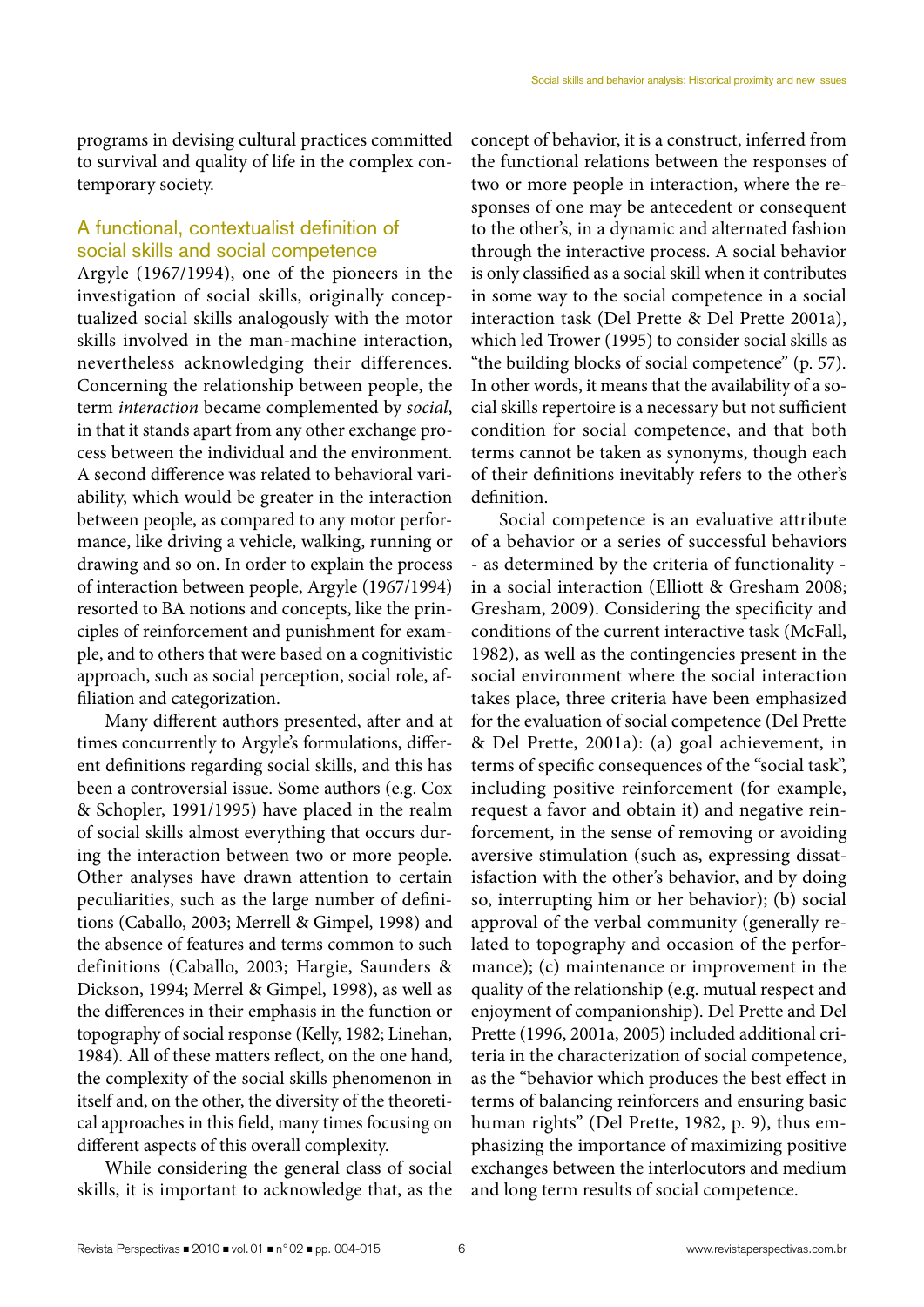Taken together, the criteria for social competence articulate two dimensions of its functionality – instrumental and ethical/moral – which, in turn, are related, respectively, to the immediate and delayed consequences of the social interaction episode, as well as to the consequences for the individual and for his/her interlocutor or social group. In the instrumental dimension, only that performance that produces immediate reinforcing consequences for the individual is considered socially competent; these consequences are related to goal achievement in the social interaction task and to social appraisal, generally linked to positive emotional correlates (e.g. satisfaction with the results and feelings of self-worth), which also contribute to the acquisition and maintenance of a socially competent performance. The ethical/moral dimension is associated to the choice or deliberation among the immediate, medium and long-term consequences (Dittrich, 2010), which should also be considered in terms of consequences that affect oneself or others, thus implying ethical self-management (Skinner, 1968/1972) of the social behavior. The medium and long-term consequences include maintenance or improvement in the quality of the relationship as well as guaranteeing a balance between the positive reinforcement exchanges (positive reciprocity), bringing about what can be referred to as "win-win" relationships, which are based on respect for interpersonal human rights (Del Prette & Del Prette, 2001a; 2005). These criteria simultaneously contemplate individual and collective interests in social interactions, taking into account the other's needs and the interdependence of interpersonal relations, as factors of a healthy and effective relationship in the long run. In short, by being underlying to the criteria of social competence, social skills constitute a general class of behaviors that are very likely to produce reinforcing consequences, for the individual and for the other people in the social group. Taking the referred criteria into account, coercive and aggressive behaviors would not figure among behaviors that are considered socially competent, even when these were to produce immediate positive consequences for the individual.

One should consider that not all social competence criteria are equally and simultaneously attained by a social task and that, therefore, the evaluation of competence is not simply "black and white" descriptive, since the competence may be greater or smaller, depending on the quantity and diversity of the obtained consequence criteria. It is widely acknowledged that the immediate consequences of assertiveness may not be positive (like when someone refuses a request and does not receive the interlocutor's approval) but, in the long run, assertive people are perceived as being authentic, honest, direct and able to establish healthy and solid relationships, especially when assertiveness is accompanied by empathy (Falcone, 2001). Such criteria may also operate under concurrent schedules, leading to a choice of a less competent performance, which is not caused by a deficient assertive skills repertoire, but by a more enhanced evaluation of the consequences that are likely to occur in the long run. This is the case, of the employee who exempts a boss' rudeness, therefore avoiding the immediate aversive consequences (e.g. making the relationship even worse); or when a person who, by discriminating the fragile condition of the other and choosing not to make the other person feel even more uneasy, does not present an assertive response (such as disagreeing and refusing something).

Besides the emotional correlates and the medium and long-term consequences included in the evaluation criteria, the attribution of social competence also requires correspondence between overt and covert behaviors (e.g., saying what one thinks and feels), for example, "sincerely" complimenting or "honestly" expressing displeasure with the other's behavior. According to Skinner (1953/1974) it is desirable to place verbal behaviors under under the appropriate control of inner and external stimulation. This means that an individual's observable behaviors should be in accordance with what he/she says to himself/herself, with his/her personal rules of conduct and also with the rules present in the group in which this individual is inserted. Taking into account that both audible and subvocal speech ("thinking" and other cognitive processes) are maintained and molded by their effect on the verbal community, however, the correspondence between saying and doing is not always obtained (Catania, 1999, p. 280-281; Glenn, 1983) and, in the case of social interaction, it entails im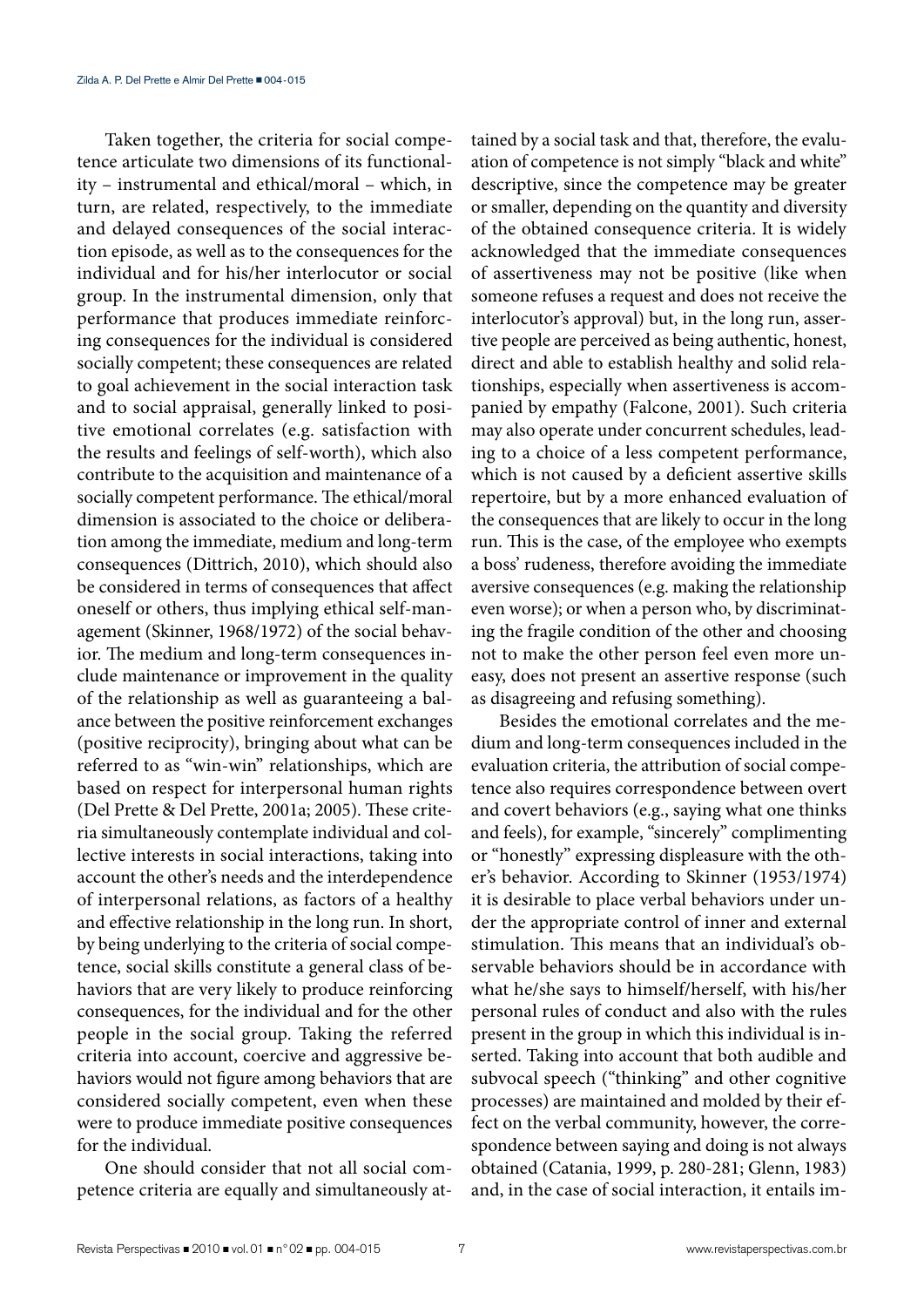plications both for the person and the person's relationships with others.

Generally, the correspondence between saying and doing occurs most easily when the individual's personal rules are the same as those of the verbal community. However, sometimes, the verbal community delivers positive consequences to the overt behaviors, which do not correspond to the covert ones or to the factual occurrences,such as lying or fantasizing. When social norms are altered and become more flexible, concealed behaviors that are no longer adaptive (under the control of self-imposed rules that deviate from those of the verbal community) may lead to problems for the individual in his/ her relationships with others.

A complaint about a person, concerning discrepancy between his/her public and private behaviors, is of great importance for psychological treatments (see, for example, Beckert, 2002) and is also an object of study in the field of social skills. Along an experiential SST program (as proposed by Del Prette & Del Prette, 2001a, 2005), it is possible to establish conditions for the occurrence and strengthening of correspondence between what he/ she says to oneself and what he/she says or does (Del Prette & Del Prette, 2001a, 2005).

### Phylogenetic selection and social skills

One of the basic principles of radical behaviorism is the understanding that behavior is the product of three processes of variation and selection: phylogenetic, ontogenetic and cultural (Skinner, 1981/2007). The importance of variability for the learning process and, hence, for the selection of adaptive behavior, also applies to social skills, since certain standards of interpersonal relationships have a critical role in the maintenaince and transition of social practices.

Phylogenetic selection provided human beings with a set of anatomic, physiological and behavioral characteristics that favor the acquisition and improvement of social behaviors that were important for the survival of the species (Del Prette & Del Prette, 2001b). Many of the selected phylogenetic capabilities were also indispensable to the evolution of social skills. Based on the analysis of Glenn (2004), the following capabilities regarding social skills can be highlighted: (a) the improvement of vocal musculature, that permitted the acquisition of vocal behavior as well as its evolution to increasingly complex levels, which were fundamental for the evolution of social behavior and many different cultural practices; (b) the flexibility of the facial muscles, refining the facial expressiveness and thereby the need to discriminate the stimuli originated from the expressiveness of the other in the social interaction; (c) the human tendency to sociability establishing conditions for social learning processes; (d) the sensibility to consequences delivered by others, expanding the possibilities for learning in the social relationships and, hence, to have our behaviors socially selected; (e) the capacity to produce "free operant behaviors", which create the variability needed for selection based on consequences, especially for social behaviors.

Evolutionary biology (Del Prette & Del Prette, 2002) informs that certain standards of social behaviors have been perfected throughout the course of the species' phylogenetic evolution. Trower (1995) relates the occurrence of atavic behavioral standards to various different psychological disorders, and they may really suggest adaptive difficulties. For instance, the change from the impulsive standards for attacking or running away to the standards of negotiating, which require control over such impulsiveness: systematic standards of avoidance/escape and aggressiveness, which in many situations are not adaptive anymore, become considered extemporaneous, therefore being included in the list of the so-called symptoms of psychological disorders. The evolutionary changes in the standards of social behaviors, however, cannot be examined independently from the economic and cultural conditions related to the survival of the human species. Such contingencies (focus of the next session) are decisive to the maintenance or change in the standards of effective or ineffective social behaviors throughout the history of the human species<sup>1</sup>.

<sup>1</sup> Tourinho (2009) presents an enlightening analysis of the social, economic and cultural contingencies that determine changes in the collectivistic standards of interpersonal relations, from that characteristic of the feudal economy of the Middle Ages, to the individualist standards of contemporary societies.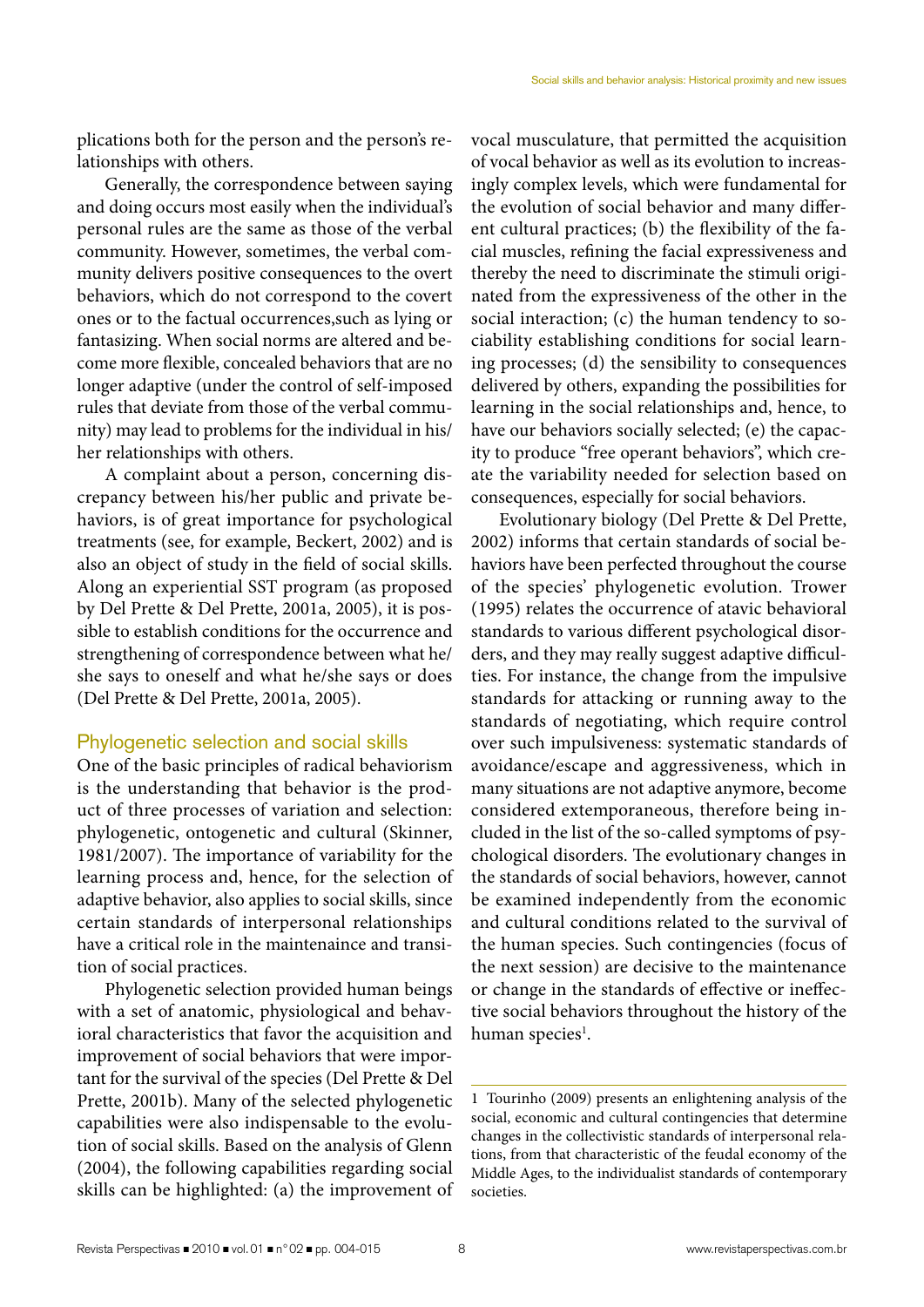#### Ontogenetic selection and social skills

The ontogenetic selection is definitively the most visible process in the development of social skills and expresses a premise that has been widely confirmed by the empirical research: social skills are learned and altered across the lifetime due to the variability and selection processes produced by the environmental contingencies. On the other hand, depending on the contingencies a person is exposed to, he/she may develop either an elaborate repertoire of behaviors, which are effective in the production of reinforcers, or a deficient repertoire, that is, a repertoire that fails in its frequency, fluency or proficiency.

The ontogenetic selection of social skills may occur through the natural contingencies of the environment the individual is inserted in, as well as through contingencies that are structured upon therapeutic or educational programs. In the clinical setting of behavioral therapy, Zamignani and Jonas (2007) emphasize variability as being an objective as well as an important condition for the learning of more adaptive behaviors. In an educational setting, this variability can be promoted in SST programs and curricula specifically aimed at social skills and at the reduction of competing behaviors (Del Prette & Del Prette, 2005). In both cases, the promotion of variability as an objective and the exposure to contingencies as a procedure or strategy are decisive for social skills learning and improving of social skills. On the other hand, complex environments, which produce highly different consequences for very similar behaviors, can strengthen this variability.

When the individual's learning conditions, along his/her previous history of interaction with the environment, do not guarantee a sufficient repertoire of social skills, both clinical intervention and structured educational programs are useful alternatives, in many cases complementarily. Such programs aim to overcome behavioral deficits (associated or not to psychological disorders or problems), to improve the available social skills and to promote the acquisition and generalization of new skills. In the natural environment or in structured contexts, the acquisition and improvement of social skills occurs through different learning processes, such as: shaping by differential reinforcement, rulefollowing procedures (instruction) and imitation in consequence of observation (Del Prette & Del Prette, 2001a, 2005; Gresham, 2009).

Experiential SST programs<sup>2</sup> (A. Del Prette & Del Prette, 2001a; 2004; s.d.; Z. Del Prette & Del Prette, 2005), which can be used in the clinical setting and in the context of education, community and work, emphasize the promotion of social skills repertoire variability and the individual's sensibility to environment contingencies in the ontogenetic selection of functional behaviors required to deal with the interactive demands and contexts of one's life. Even though the denomination of these programs traditionally includes the term *training*, usually understood as the standardization or automation of performances, the term does not adequately describe the goals and philosophy of experiential SST programs. They aim for both self-knowledge and self-monitoring as the bases of any social competent performance. Self-knowledge is understood as the capacity the individual has to describe and discriminate his/her own performance and its associated contingencies and self-monitoring as the dynamic process of evaluating and changing own behavior when in interaction with others (Del Prette & Del Prette, 2001a). These processes broaden the range of response choices and require ethical selfmanagement of own behavior.

## Cultural Selection: The contribution of social skills to new cultural practices

All human acquisitions are also associated to the immersion in an environment that is essentially social and favored the emergence of culture as well as cultural practices. The effectiveness or ineffectiveness of certain social relationships practices may determine whether or not they will be adopted by the members of the group and, therefore, selected by that group. These conceptions can also be specifically applied to social skills.

A preliminary issue, which is pertinent in the analysis of the cultural nature of social skills, is the relation between the functionality and topography

<sup>2</sup> In Del Prette and Del Prette (2010), the main characteristics of experiential SST programs are detailed; they allow one to question the adequacy of the term training in the sense that is hereby referred to.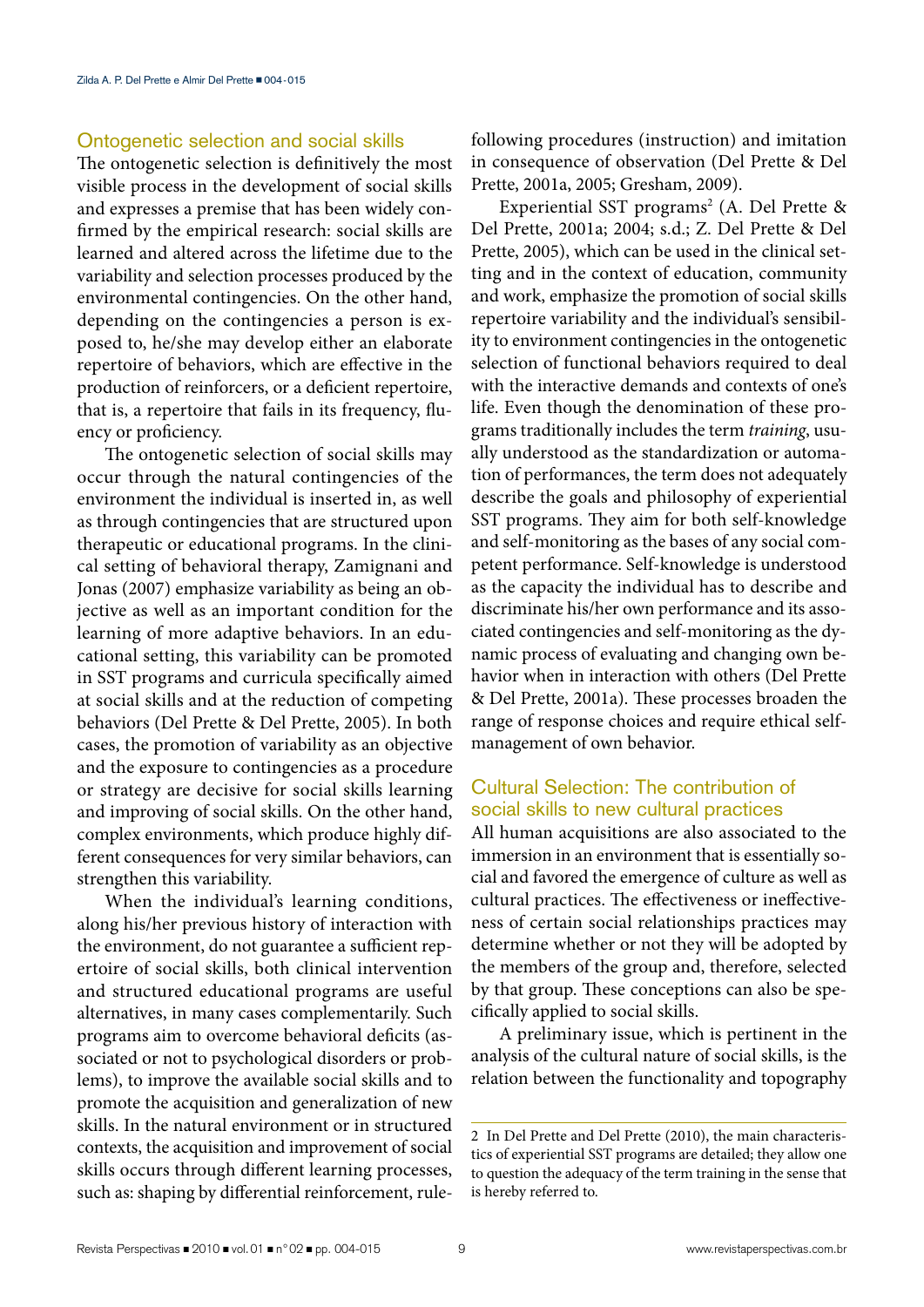of certain social behavior standards. In the operant perspective, functionality is the basic criterion to define a behavior as a class of responses. However, in the SST field, the structure is also considered, since the attainment of social competence criteria may depend on the small variations in the topography of a certain response without necessarily implying insert it in another class. The act of greeting, also known as greeting ritual, is one illustration. This kind of universal behavior gains importance in a friendly approach and recognition amongst people of the same verbal community or from others. People who are strange to a community need to master the topographic characteristics of the social behaviors from that culture, as a sort of rite of passage, in order to be successful in their interactions; otherwise, they may find it difficult to establish effective social bonds. Topographical variations in responses from a same class, presented by different subgroups of the same culture, may also form standards associated to demographic factors, such as age, gender, religion, social class, and so on. Teenagers, for instance, demonstrate a greeting ritual that is quite different from that which is demonstrated by adults and, when these two strata interact, generally, the members of each group strive to "mimic" each other's gestures, movements and postures, in order to produce consequences determined by the contingencies in force.

While considering the different moments and cultural settings, one can observe that the current contingencies indicate desirable standards (more likely to produce reinforcing consequences), as well as those deemed irrelevant (which do not produce consequences) and reproachable (aversive consequences) for different moments and settings. This is the basis of the acknowledged situational and cultural nature of social skills (Del Prette & Del Prette, 1999, 2001b).

The establishment and management of these standards are generally controlled by different social agencies (such as education, family, religion and even psychotherapy), through specific cultural practices (e.g. school and education amidst a family), as well as written (laws and literature) and non-written codes (transmitted orally or inferred through the observation of the contingencies in force). In the context of the transmission of interpersonal relationship standards, the cultural practices that characterize the educational process (formal or informal) and the relationship within a family (parents, sons and daughters, married couples) also involve social behaviors of individuals in social interactions and are characterized by complex networks of interdependence<sup>3</sup>, making it selfevident that social skills are of great importance in such settings. Such practices differ in the extent to which they assist their members in solving problems and obtaining consequences that favor the survival of the group; if they are found effective, they tend to be disseminated to other members of the same culture and to their descendants (Skinner, 1990). However, anachronic or even inhuman practices may remain for a long time when they generate positive consequences to the groups that are in power, characterizing the "ceremonial" cultural processes, as opposed to the "technological" cultural processes (Glenn, 1986).

Considering that a culture is never monolithic, that is, that it includes different subcultures, certain behaviors that are accepted and expected in some subgroups may be disapproved of in other subcultures and vice-versa. Hence the importance of a repertoire of alternative social behaviors (variability), based on the selection of less ceremonial and more technological practices that can gradually be disseminated and adopted by new groups. That is the reason why programs like SST, which aim to promote this repertoire, are so important.

In many cases, the change in cultural practices (particularly those that are ceremonial) could be facilitated by increasing the visibility of the functional and ethical value of alternative practices in a similar context. The instrumental and ethical/moral dimensions, integrated in the social competence criteria, point towards new standards of interpersonal relations (Del Prette & Del Prette, 2001a). Once they become functional, improving individuals' quality of life and favoring the survival of the species, relationship standards based on these cri-

<sup>3</sup> This interdependence and other aspects of the social structure have been examined from the perspective of intertwined contingencies and meta-contingencies, which are characteristic of cultural practices (Glenn, 2004; Todorov, Martone & Moreira, 2005; Andery, Micheletto & Sério, 2005).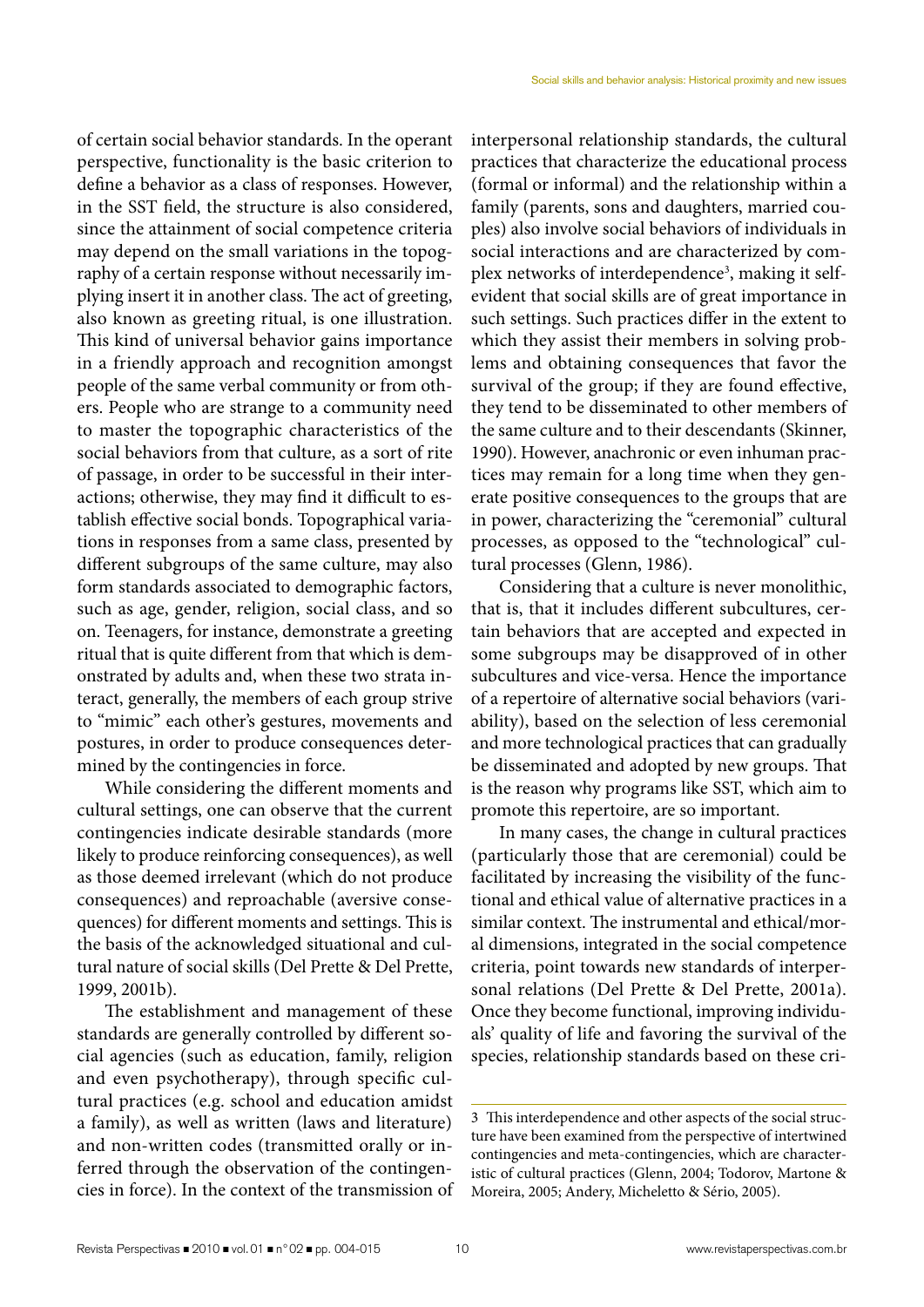teria could be established as new cultural practices in family relations, in education, collective labor, leisure, etc. It is not a matter of naively simplifying the complexity of changes in society, nor is this an attempt to establish SST as a panacea, but to recognize that the resources in this field can contribute in this change. Social skills programs at school, for example, have proven to be an effective strategy to reduce aggressiveness and conflict and to establish more harmonious relationships (Goldstein, Sprafkin, Gershaw & Klein, 1980). These programs have been applied to social-political projects, based on social and emotional skills, such as the CASEL - Collaboration for the Advancement of Social and Emotional Learning -, an organization founded in 1994 at the Department of Psychology of the University of Illinois, in the United States.4

In a similar sense, Carrara, Silva and Verdu (2006, 2009) highlight inclusive education and social skills among practices compatible with an ethical perspective applied to social behavior and that have been confirmed as a cultural benefit (p. 346), regarding Skinner's view. This referral is also coherent with Abib's proposal (2007) concerning cultural sensibility education, directed at the establishment of social peace and the emotional development of human beings. This author proposes the development of practices that favor the the survival of individuals and, simultaneously the survival of social groups and cultures on planet earth. Abib's proposition would aim to "on the one hand, counter the ethics of selfishness and its perverted individualistic ways and, on the other, to construct an ethics of justice" (p. 72), creating harmony between the commitment to survival and the commitment to "doing good", that is, directed toward "what is is good for the individual, for the other and for the different cultures" (p. 73).

Interpersonal relationships, based on the ethical/moral dimension of social competence criteria, may generate reinforcing consequences for individual behaviors and may also generate medium and long-term reinforcing cultural consequences, affecting the social group in terms of quality of life, social peace and survival of the group. In terms of their objectives and cultural implications, as well

as in terms of the procedures that are used, SST programs figure among the social projects focused on individual protection and health, like "life skills" for instance, advocated by the World Health Organization (WHO, 1997; Murta, 2005). One can affirm, therefore, that SST programs present a potential, which has not been completely explored yet, of contribution to the attainment of broader social proposals, in the fields of education, health and community life.

### A brief conclusion

The relations between behavior analysis and the theoretical and practical field of social skills have frequently been referred to in terms of the use of techniques and procedures derived from the operant principles in SST or, inversely, the use of the SST "technique" in behavioral therapy. It is understood, however, that this comprehension is limited and limiting. The scope of the interface between these two areas includes other possibilities, especially those related to the conceptual and philosophical framework of behavior analysis, which has been insufficiently explored in the comprehension and production of knowledge concerning the phenomenon known as social skills. In this essay, an attempt was made to present some of these contributions. However it does not mean that the analysis has been exhausted or that they are restricted to the ones selected here.

This essay highlighted the contributions of BA for analyzing and understanding social skills and social competence concepts. It was particularly emphasized the BA functional and contextualized perspective, as a resource to identify and to describe the relations between the social behaviors and the contingencies that control such behaviors and the social interactions in general. The variation and selection mechanisms - phylogenetic, ontogenetic, and cultural - were applied to the comprehension of the evolution and learning of social skills amidst human relations, highlighting the potential of educational or therapeutic SST programs in the establishment of new cultural practices, in settings that involve family, work, teaching and learning, leisure, etc.

It is understood that the demands for new interpersonal relations, which aim to overcome the disastrous consequences of the conflicts that seem

<sup>4</sup> Visit http://www.casel.org.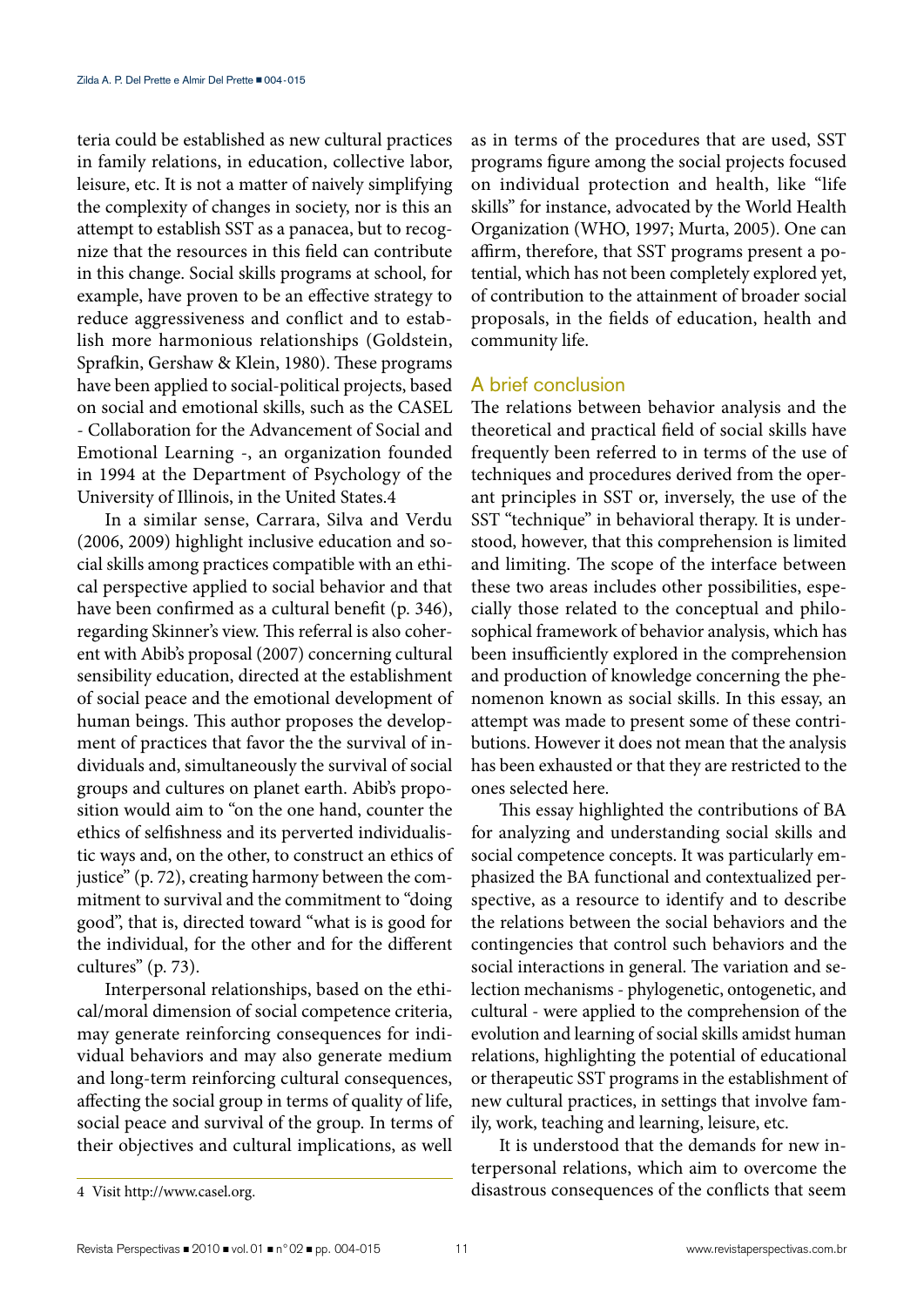to be generalized in contemporary society, as well as to grasp relations based on respect for rights and on more harmonious human coexistence, can be reached through SST programs. Thus, these programs could be aligned with the efforts made to construct new cultural realities, which favor the social and emotional development and desirable prosocial feelings and behaviors, such as friendship, empathy and solidarity, as well as an increasing sensibility to values that are important for the survival of the species and for everyone's quality of life.

The interface between behavior analysis and the field of social skills has historically been recognized as a relevant and promising focal point for the production and application of psychological knowledge, and continues to feature intriguing issues for empirical investigation and conceptual elaboration. In a recent study (Del Prette & Del Prette, 2009), some possible associations between the taxonomy of verbal behavior and social skills classes were explored, suggesting some convergences and issues worthy of research. Additionally, it can be suggested, for example, that the conceptual and empiric exploration of social skills is a higher-order class of responses (in the sense proposed by Catania, 1999), since it includes a variety of subclasses of social responses (social skills), with similar functional characteristics (Del Prette & Del Prette, 2001a, 2009). This analysis, however, should consider the contingencies for such a broad repertoire in comparison to the situational character of social skills. In a different direction, it may be very interesting to analyze the repertoire of relational frames (Catania, 1999; Hayes, 1989) resulting from the enhanced variability and sensitivity to contingencies in SST programs.

#### References

- Abib, J. A. D. (2007). *Comportamento e sensibilidade: Vida, prazer e ética*. Santo André, SP: ESETec.
- Andery, M. A. P. A., Micheletto, N., & Sério, T. M. A. P. (2005). A análise de fenômenos sociais: Esboçando uma proposta para a identificação de contingências entrelaçadas e metacontingências. *Revista Brasileira de Análise do Comportamento, 1,* 149-165.
- Argyle, M. (1994). *Psicología del comportamiento interpersonal.* Madrid, Espanha: Alianza Universidad. (Trabalho original publicado em 1967).
- Beckert, M. (2002). Correspondência: Quando o objetivo terapêutico é o "digo o que faço e faço o que digo". Em H. J. Guilhardi, M. B. B. P. Madi, P. P. Queiroz, & M. C. Scoz (Orgs.), *Sobre comportamento e cognição: Vol. 10. Contribuições para a construção da teoria do comportamento* (pp. 183-194). Santo André: ESETec.
- Bolsoni-Silva, A. T. (2002). Habilidades sociais: Breve análise da teoria e da prática à luz da análise do comportamento. *Interação em Psicologia, 6*(2), 233-242.
- Caballo, V. E. (2003). *Manual de avaliação e treinamento das habilidades sociais.* São Paulo, SP: Santos.
- Caballo, V. E., Irurtia, M. J., & Salazar, I. C. (2009). Abordagem cognitiva na avaliação e intervenção sobre habilidades sociais. Em A. Del Prette & Z. A. P. Del Prette (Orgs.), *Psicologia das habilidades sociais: Diversidade teórica e suas implicações* (pp. 67-107). Petrópolis, RJ: Vozes.
- Carrara, K., Silva, A. T. B., Verdu, A. C. M. A. (2006). Delineamentos culturais e práticas descritas por políticas públicas: Análise conceitual e projetos de intervenção. Em H. J. Guilhardi & N. C. Aguirre (Orgs.), *Sobre comportamento e cognição: Vol. 17. Expondo a variabilidade* (pp. 344-356). Santo André, SP: ESETec.
- Carrara, K., Silva, A. T. B., Verdu, A. C. M. A. (2009). Metacontingências, THS e estratégias de inclusão: Dimensões e instrumentos compatíveis com o tema transversal da ética? Em R.C. Wielenska. (Org.), *Sobre comportamento e cognição: Vol. 24. Desafios, soluções e questionamentos* (pp. 45-55). Santo André: ESETec.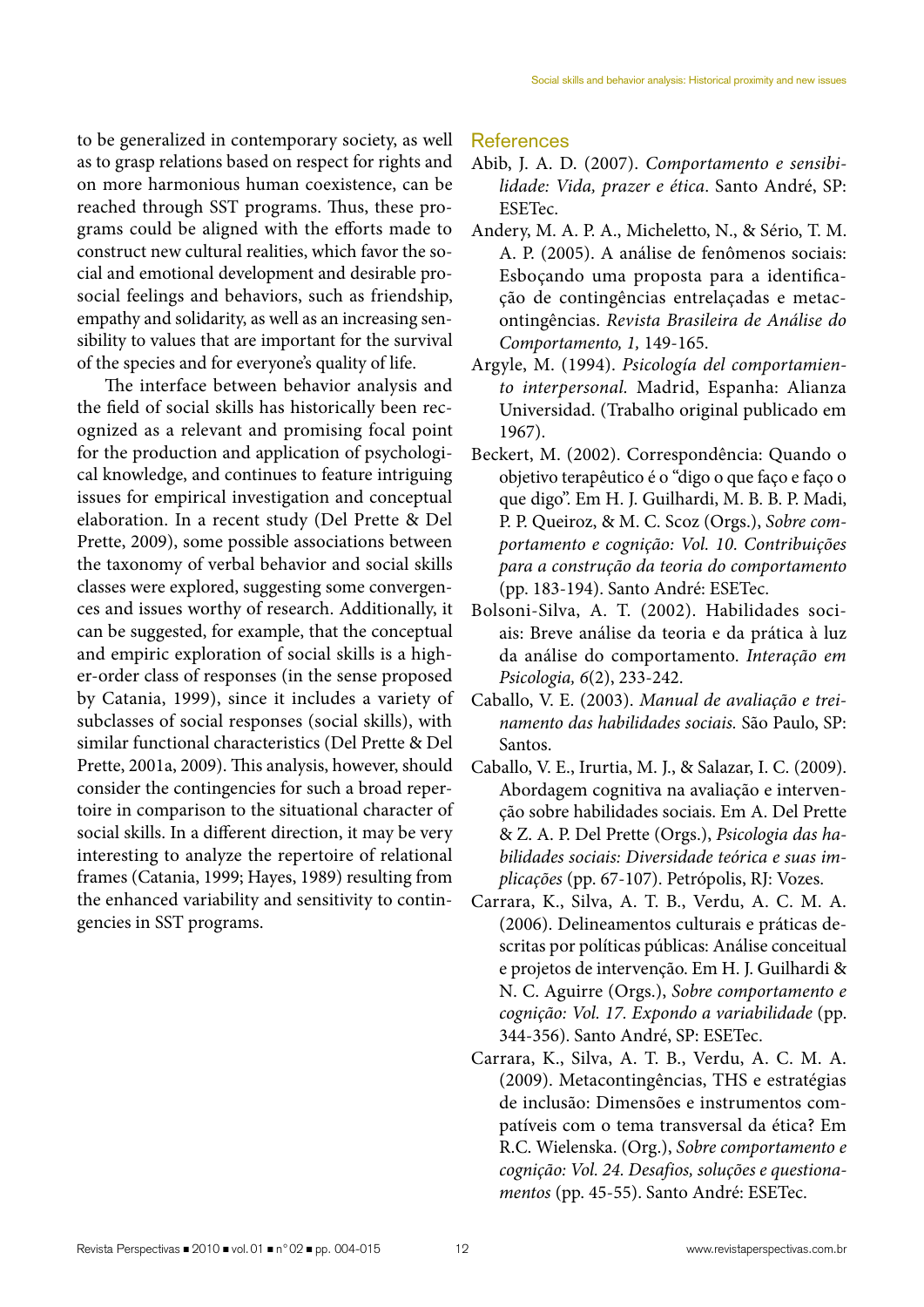- Catania, A. C. (1999). *Aprendizagem: Comportamento, linguagem e cognição.* Porto Alegre, RS: Artmed.
- Cox, R. D., & Schopler, E. (1995). Treinamento de habilidades sociais para crianças. Em M. Lewis (Org.), *Tratado de psiquiatria da infância e adolescência* (I. C. S. Ortiz, S. Costa & D. Batista, Trads.) (pp. 916-923). Porto Alegre, RS: Artes Médicas (Trabalho original publicado em 1991)
- Del Prette, A. (1982). Treinamento Comportamental junto à população não clínica De Baixa Renda: Uma análise descritiva de procedimentos (Tese de Doutorado não publicada). Universidade de São Paulo, São Paulo (SP).
- Del Prette, A., & Del Prette, Z. A. P. (2003). Assertividade, sistema de crenças e identidade social. *Psicologia em Revista, 9*(3), 125-136.
- Del Prette, A., & Del Prette, Z. A. P. (2004). Treinamento de habilidades sociais com crianças: Como utilizar o método vivencial. Em C. E. Costa, J. C. Luzia e H. H. N. Sant'Anna (Orgs.), *Primeiros passos em análise do comportamento e cognição* (pp. 111-119). Santo André, SP: ESETec.
- Del Prette, A., & Del Prette, Z. A. P. (2009). Componentes não verbais e paralinguísticos das habilidades sociais. Em A. Del Prette & Z. A. P. Del Prette (Orgs.), *Psicologia das habilidades sociais: Diversidade teórica e suas implicações* (pp. 147-186). Petrópolis, RJ: Vozes.
- Del Prette, A., & Del Prette, Z. A. P. (2001a). *Psicologia das relações interpessoais: Vivências para o trabalho em grupo.* Petrópolis: Vozes.
- Del Prette, A., & Del Prette, Z.A.P. (2001b). Habilidades sociais: Biologia evolucionária, sociedade e cultura. In: H.J. Guihardi, M.B.B.P. Madi, P.P. Queiroz, & M. C. Scoz (Orgs.), *Sobre comportamento e cognição: Vol. 8. Expondo a variabilidade* (pp. 65-75), Santo André: ESETec.
- Del Prette, A. & Del Prette, Z. A. P. (2010). Programa vivencial de habilidades sociais: Características sob a perspectiva da Análise do Comportamento. Em M. R. Garcia & P. R. Abreu (Orgs.), *Comportamento e cognição* (Edição comemorativa dos 18 anos da ABPMC). Santo André, SP: ESETec.
- Del Prette, Z. A. P., & Del Prette, A. (1996). Habilidades sociais: Uma área em desenvolvi-

mento. *Psicologia Reflexão e Crítica*, *9*(2), 233- 255.

- Del Prette, Z. A. P., & Del Prette, A. (1999). *Psicologia das habilidades sociais: Terapia e educação.* Petrópolis, RJ: Vozes.
- Del Prette, Z. A. P., & Del Prette, A. (2002). Transtornos psicológicos e habilidades sociais. Em H. J. Guilhardi, Madi, M. B. B., Queiroz, P. P., & M. C. Scoz (Orgs.), *Sobre comportamento e cognição: Vol. 10 Contribuições para a construção da teoria do comportamento* (pp. 377-386). Santo André ESETec.
- Del Prette, Z. A. P., & Del Prette, A. (2005). *Psicologia das habilidades sociais na infância: Teoria e prática*. Petrópolis, RJ: Vozes.
- Del Prette, Z. A. P., & Del Prette, A. (2009). Avaliação de habilidades sociais: Bases conceituais, instrumentos e procedimentos. Em A. Del Prette & Z. A. P. Del Prette (Orgs.), *Psicologia das habilidades sociais: Diversidade teórica e suas implicações* (pp. 187-229). Petrópolis, RJ: Vozes.
- Dittrich, A. (2010). Análise de consequências como procedimento para decisões éticas. *Perspectivas em Análise do Comportamento, 1*(1), 44-54.
- Elliott, S. N., & Gresham, F. M. (2008). *Classwide intervention program: Teachers's guide*. Minneapolis, MN: Pearson.
- Falcone, E. O. (2001). Uma proposta de um sistema de classificação das habilidades sociais. Em H. J. Guilhardi, M. B. B. P. Madi, P. P. Queiroz, & M. C. Scoz (Orgs.), *Sobre comportamento e cognição: Vol. 8. Expondo a variabilidade* (pp. 195- 209). Santo André, SP: ESETec.
- Freitas, M. G. (2005). *Desenvolvimento e avaliação de um programa de habilidades sociais com mães de crianças deficientes visuais.* Tese de Doutorado. Programa de Pós-Graduação em Educação Especial. Universidade Federal de São Carlos, SP.
- Garcia-Serpa, F.A., Meyer, S. B., & Del Prette, Z.A.P. (2006). Meninos pré-escolares empáticos e não empáticos: Empatia e procedimentos educativos dos pais. *Revista Interamericana de Psicologia, 40*(1), 73-84*.*
- Glenn, S. S. (1983). Maladaptive functional relations in client verbal behavior. *The Behavior Analyst, 6*, 47-56.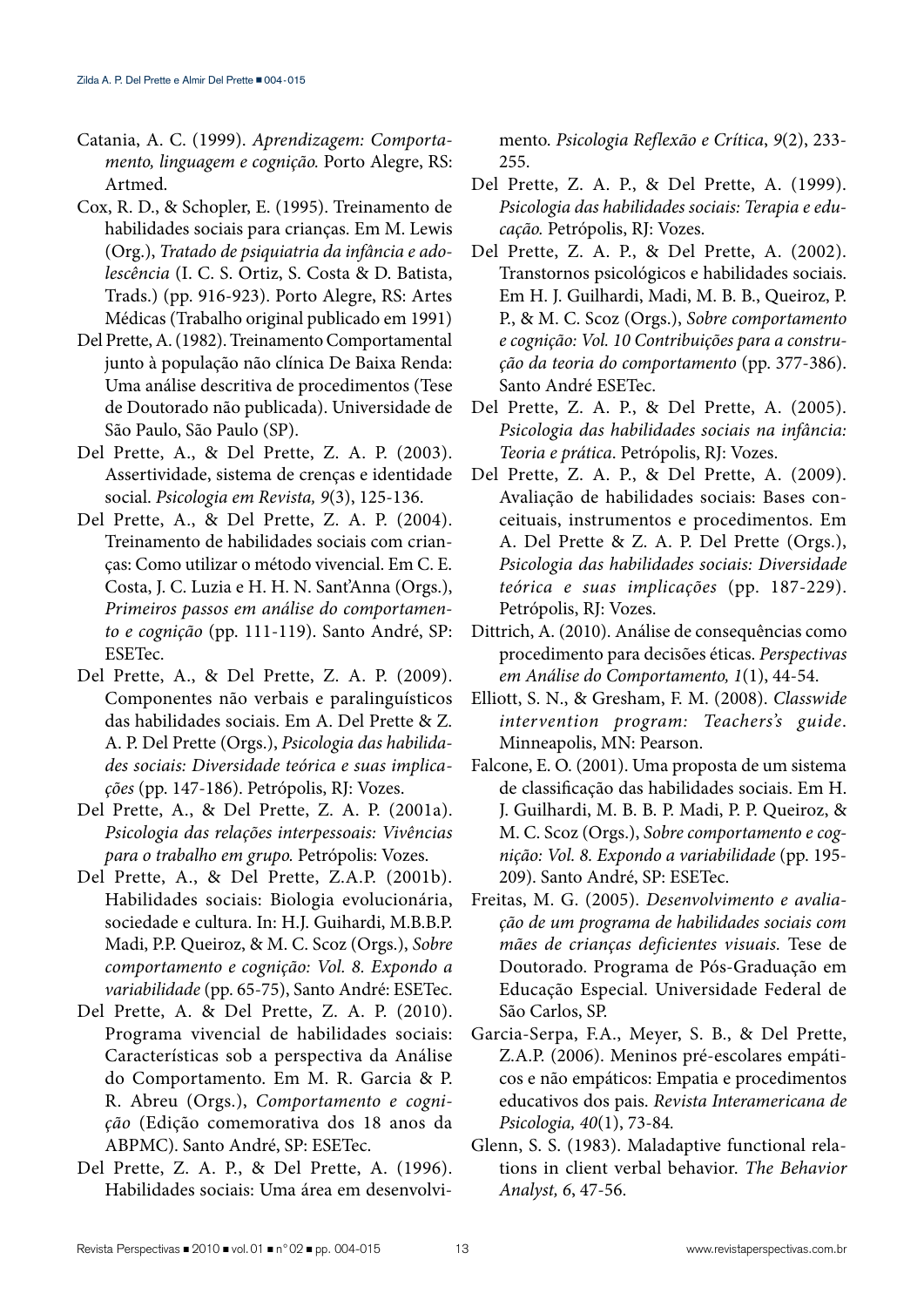- Glenn, S. S. (1986). Metacontingencies in Walden Two. *Behavior Analysis and Social Issues, 5,* 2-8.
- Glenn, S. S. (2004). Individual change, culture, and social change. *The Behavior Analyst, 27*, 133- 151.
- Goldstein, A. P., Sprafkin, R. P., Gershaw, N. J., & Klein, P. (1980). *Skillstreaming the adolescent: A structured approach to teaching prosocial skills.* Champaign, IL: Research Press Company.
- Gresham, F. M. (2009). Análise do comportamento aplicada às habilidades sociais. Em A. Del Prette & Z. A. P. Del Prette (Orgs.). *Psicologia das habilidades sociais: Diversidade teórica e suas implicações* (pp. 17-66). Petrópolis: Vozes.
- Hargie, O., Saunders, C., & Dickson, D. (1994). *Social skills in interpersonal communication* (3a. ed)*.* Londres, Inglaterra: Routledge.
- Hayes, S. C. (Ed.), (1989). *Rule-governed behavior: Cognition, contingencies, and instructional control.* New York, NY: Plenum Press.
- Kelly, J. A. (1982). *Social-skills training: A practical guide for interventions*. New York, NY: Springer.
- Linehan, M. M. (1984). Interpersonal effectiveness in assertive situations. Em E. E. Bleechman (Ed.), *Behavior modification with women* (pp. 143-169). New York, NY: Guilford Press.
- Maag, J. W. (2005) Social skills training for youth with emotional and behavioral disorders and learning disabilities: Problems, conclusions, and suggestions. *Exceptionality, 13*, 155-172.
- Marchezini-Cunha, V. (2004). A*ssertividade e autocontrole: Possíveis relações* (Dissertação de mestrado não publicada). Universidade Federal do Pará, Belém, PA.
- McFall, R. M. (1982). A review and reformulation of the concept of social skills. *Behavioral Assessment, 4,* 1-33.
- McIntyre, L. L., Gresham, F. M., DiGennaro, F. D., & Reed, D. D. (2007). Treatment integrity of school-based interventions with children in Journal of Applied Behavior Analysis from 1991-2005. *Journal of Applied Behavior Analysis, 40*(4), 659-672.
- Merrel, K., & Gimpel, G. (1998). *Social skills of children and adolescent: Conceptualization*, *assessment and treatment*. Mahwah, NJ: Lawrence Eribaum
- Murta, S. G. (2005). Aplicações do treinamento em habilidades sociais: Análise da produção nacional. *Psicologia. Reflexão e Crítica, 18*(2), 283-291.
- O'Donohue, W., & Krasner, L. (1995). Psychological skills training. Em W. O'Donohue, & L. Krasner (Eds.). *Handbook of psychological skills training* (pp. 1-19). London, Inglaterra: Allyn and Bacon.
- Oláz, F. O. (2009). Contribuições da teoria socialcognitiva de Bandura para o treinamento de habilidades sociais. Em A. Del Prette & Z. A. P. Del Prette (Orgs.), *Psicologia das habilidades sociais: Diversidade teórica e suas implicações* (pp. 109-148). Petrópolis, RJ: Vozes.
- Pérez, I. P. (2000). *Habilidades sociales: Educar hacia La autorregulación*. Barcelona, Espanha: Editorial Horsori.
- Ríos-Saldaña, M. R., Del Prette, A. & Del Prette, Z. A. P. (2002). A importância da teoria da aprendizagem social na constituição da área do Treinamento de Habilidades Sociais. Em H. J. Guilhardi, M. B. B. Madi, P. P. Queiroz, & M. C. Scoz (Orgs.), *Comportamento e cognição: Contribuições para a construção da teoria do comportamento* (pp. 269-283). Santo André, SP: ESETec.
- Skinner, B. F. (1972). *Tecnologia do ensino* (R. Azzi, Trad.). São Paulo, SP: HERDER/EDUSP. (Trabalho original publicado em 1968)
- Skinner, B. F. (1974). *Ciência e comportamento humano.* Brasília, DF: UnB/FUNBEC. (Trabalho original publicado em 1953)
- Skinner, B. F. (1990). Can psychology be a science of mind? *American Psychologist, 45,* 1206-1210.
- Skinner, B. F. (2007). Seleção por consequências. *Revista Brasileira de Terapia Comportamental e Cognitiva, 9*(1), 129-137. Retirado de http:// revistas.redepsi.com.br/index.php/RBTCC/article/view/150/133.
- Todorov, J. C., Martone, R. C., & Moreira, M. G. (Orgs.) (2005). *Metacontingências: Comportamento, cultura e sociedade.* Santo André, SP: ESETec.
- Tourinho, E. Z. (2009). *Subjetividade e relações comportamentais*. São Paulo, SP: Paradigma.
- Trower, P. (1995). Adult social skills: State of the art and future directions. Em W. O'Donohue, & L.